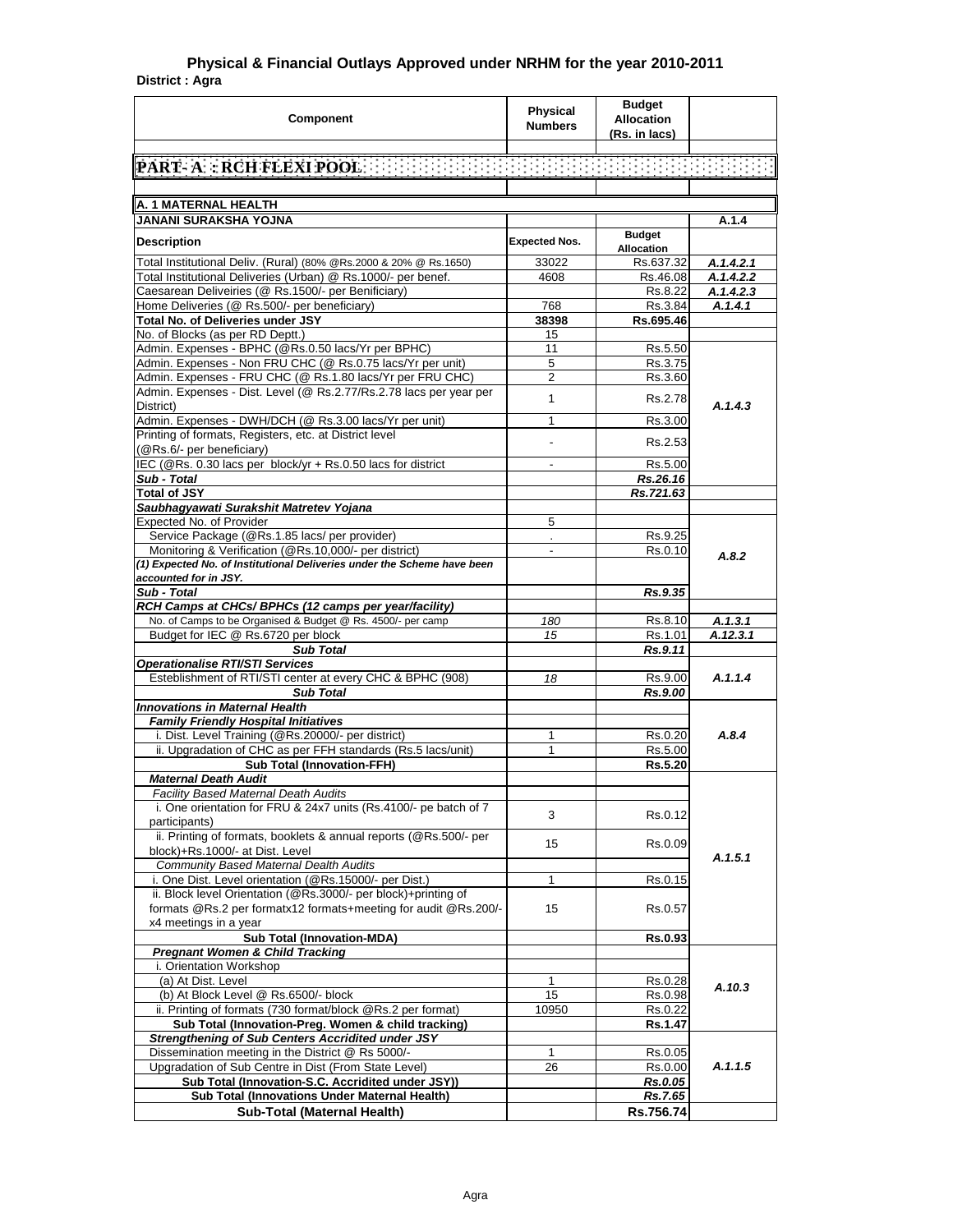| Component                                                              | Physical<br><b>Numbers</b> | <b>Budget</b><br><b>Allocation</b><br>(Rs. in lacs) |          |
|------------------------------------------------------------------------|----------------------------|-----------------------------------------------------|----------|
| A.2 CHILD HEALTH                                                       |                            |                                                     |          |
| Comprehensive Child Survival Programme (CCSP)                          |                            |                                                     |          |
| CCSP Training - FBNC (in 1st & 2nd phase districts only)               |                            |                                                     |          |
| Training Site - District Women Hospital                                |                            |                                                     |          |
| <b>Expected No. of Participants</b>                                    | 0                          | Rs.0.00                                             |          |
| No. of Batches to be Organised and Budget @ Rs.12,000 per Batch        | $\Omega$                   | Rs.0.00                                             | A.11.5.2 |
| No. of Batches to be Supervised and Budget @ Rs.3,200 per Batch        | $\Omega$                   | Rs.0.00                                             |          |
| Sub - Total                                                            |                            | Rs.0.000                                            |          |
| <b>Training at Medical College under CCSP Prog</b>                     |                            |                                                     |          |
| Support staff to Medical Collage                                       |                            | Rs.5.00                                             |          |
| Physicians training/F-IMNCI                                            |                            | Rs.29.78                                            |          |
| <b>Sub Total</b>                                                       |                            | Rs.34.780                                           |          |
| <b>CCSP Training - NSSK (in 3rd phase districts only)</b>              |                            |                                                     |          |
| Training Site - District Women Hospital                                |                            |                                                     |          |
| Expected No. of Participants                                           | 135                        |                                                     |          |
| No. of Batches to be Organised and Budget @ Rs.38,500 per Batch        | 8                          | Rs.3.08                                             | A.11.5.5 |
| No. of Batches to be Supervised and Budget @ Rs.3,500 per Batch        | 2                          | Rs.0.07                                             |          |
| Sub - Total                                                            |                            | Rs.3.15                                             |          |
| CCSP Training of ASHAs, ANMs, LHVs - (1st & 2nd Phase                  |                            |                                                     |          |
| Districts)                                                             |                            |                                                     |          |
| Expected No. of Participants (approx. 24 per batch)                    | $\mathbf 0$                |                                                     |          |
| No. of Batches to be Organised and Budget @ Rs.1,65,000 per Batch      | $\mathbf 0$                | Rs.0.00                                             | A.11.5.1 |
| No. of Batches of ToT and Budget @ Rs.2,39,000 per Batch               | 0                          | Rs.0.00                                             |          |
| Sub - Total                                                            |                            | Rs.0.00                                             |          |
| CCSP Training of ASHAs, ANMs, LHVs - (3rd Phase Districts)             |                            |                                                     |          |
| Expected No. of Participants (approx. 24 per batch)                    | 550                        |                                                     |          |
| No. of Batches to be Organised and Budget @ Rs.1,65,000 per Batch      | 22                         | Rs.36.30                                            | A.11.5.1 |
| No. of Batches of ToT and Budget @ Rs.2,39,000 per Batch               | 1                          | Rs.2.39                                             |          |
| Sub - Total                                                            |                            | Rs.38.690                                           |          |
| <b>CCSP Training of Supervisors (in 1st &amp; 2nd phase districts</b>  |                            |                                                     |          |
| only)                                                                  |                            |                                                     |          |
| No. of Batches (16 participants) to be Organised and Budget @          | $\mathbf 0$                | Rs.0.000                                            |          |
| Rs.24,500 per Batch                                                    |                            |                                                     | A.11.5.1 |
| No. of Batches to be Supervised and Budget for Observer Visit @        | $\mathbf 0$                | Rs.0.00                                             |          |
| Rs.3,200 per Batch                                                     |                            |                                                     |          |
| Sub - Total                                                            |                            | Rs.0.000                                            |          |
| <b>Site Stregthening</b>                                               |                            |                                                     |          |
| Strengthening of FBNC/NSSK Site (@ Rs.30,000/- per site)               | 1                          | Rs.0.50                                             | A.11.5.1 |
| Strengthening of CCSP Training Site (@ Rs.2,33,500/- per site)         | $\overline{c}$             | Rs.4.67                                             |          |
| <b>Sub Total</b>                                                       |                            | Rs.5.17                                             |          |
| Establishment, Operationalisation & Construction of SNCU               |                            |                                                     |          |
| Establishment and Operating Exp. Of old SNCU in 7 Dist. @Rs.25<br>lacs | $\mathbf 0$                | Rs.0.0                                              | A.2.2    |
| Construction of of new SNCU in 5 Dist. (@Rs.30 lacs)                   | $\Omega$                   | Rs.0.0                                              | A.9.2.2  |
| Sub - Total                                                            |                            | <b>Rs.0.0</b>                                       |          |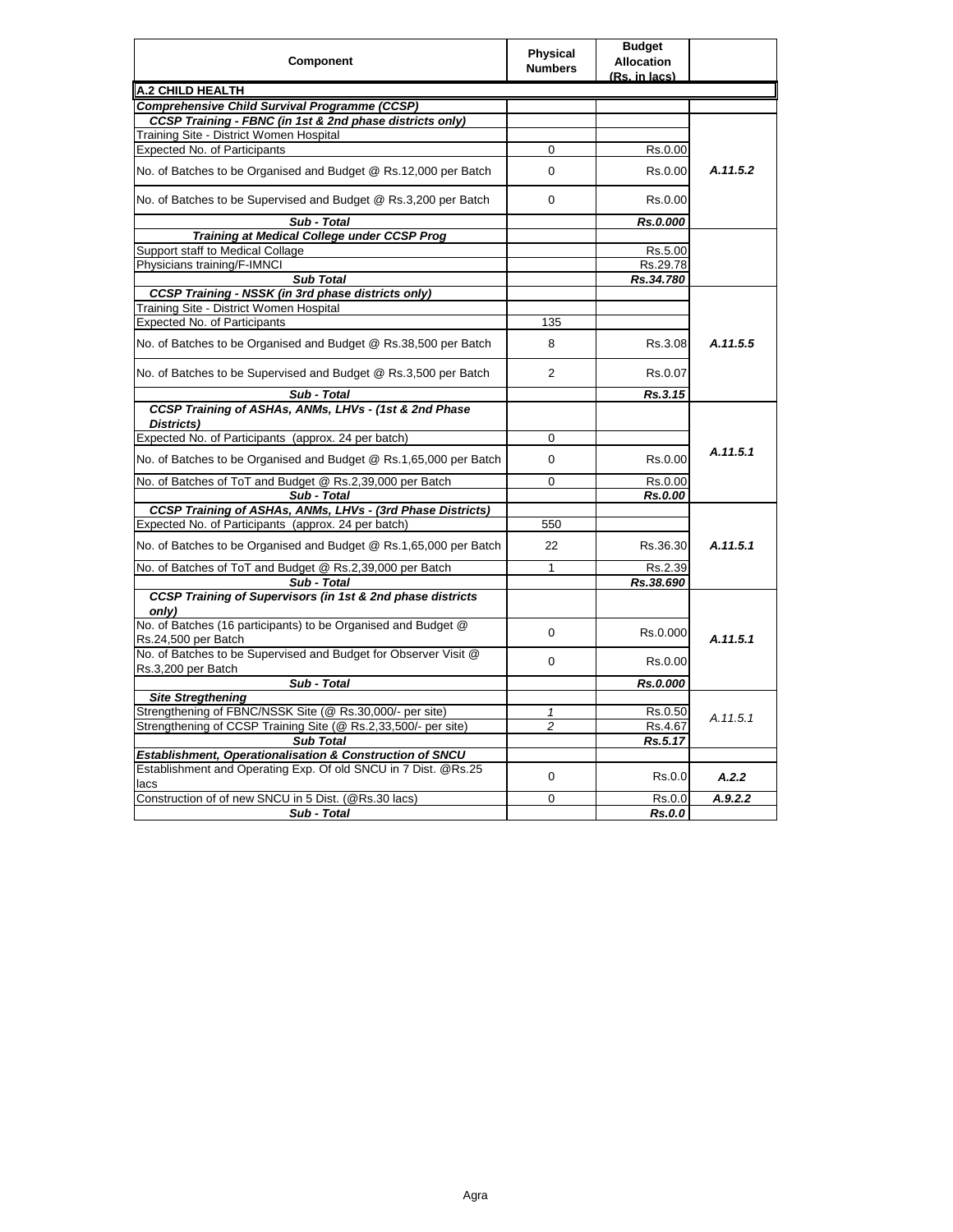| Component                                                                                                                  | <b>Physical</b><br><b>Numbers</b> | <b>Budget</b><br><b>Allocation</b><br>(Rs. in lacs) |         |
|----------------------------------------------------------------------------------------------------------------------------|-----------------------------------|-----------------------------------------------------|---------|
| Infant death audit (Aligarh & Banda only)                                                                                  |                                   |                                                     |         |
| No. of blocks in the district                                                                                              | 0                                 | Rs.0.0                                              | A.2.8   |
| Sub - Total                                                                                                                |                                   | Rs.0.00                                             |         |
| Infant & Young Child feeding (IYCF)                                                                                        |                                   |                                                     |         |
| Mass Awareness Campaign during World Breastfeeding Week                                                                    |                                   | Rs.0.50                                             | A.2.5   |
| Sub - Total                                                                                                                |                                   | Rs.0.50                                             |         |
| Supportive Supervision through Reputed Institutions (for 1st &                                                             |                                   |                                                     |         |
| 2nd pase districts only)                                                                                                   |                                   |                                                     |         |
| One Supervisor per block @ Rs.5,000/- p.m. for 12 months                                                                   | 0                                 | Rs.0.0                                              |         |
| Mobility for supervisors @ Rs.3,000/- p.m. for 12 months                                                                   | 0                                 | Rs.0.0                                              |         |
| Institutional support @ Rs.5,000/- p.m. for 12 months                                                                      | 0                                 | Rs.0.0                                              |         |
| Sub - Total                                                                                                                |                                   | <b>Rs.0.00</b>                                      |         |
| Sub-Total (CCSP)                                                                                                           |                                   | Rs.82.29                                            |         |
|                                                                                                                            |                                   |                                                     |         |
| Implementation of Bal Swasthya Poshan Mah (BSPM)                                                                           |                                   |                                                     |         |
| Joint Meetings of Health & ICDS - 2 Planning Meetings at District<br>Level in a year @ Rs. 5000/- per meeting for 2 Rounds | 1 Dist.                           | Rs.0.10                                             |         |
| Joint planning meeting of health and ICDS at Block level Rs. 2000 per                                                      |                                   |                                                     |         |
| meeting for 2 rounds                                                                                                       | 15 Blocks                         | Rs.0.60                                             |         |
| Joint Orientation of ASHAs & ANMs (@Rs. 25/- per participant) for 2                                                        | 2879 ANM and                      |                                                     | A.2.7   |
| Rounds                                                                                                                     | AWW                               | Rs.1.44                                             |         |
| Printing of Guidelines, Reporting & Monitoring Formats (@ Rs.2,000/- per<br>block/round) for 2 rounds                      | 15 Blocks                         | Rs.0.60                                             |         |
| Dissemination meeting at District level Rs. 5000 per meeting per                                                           | 1 Dist.                           | Rs.0.10                                             |         |
| District for 2 Rounds<br>Sub - Total                                                                                       |                                   |                                                     |         |
|                                                                                                                            |                                   | Rs.2.84                                             |         |
| <b>School Health Programme</b><br>Total No. of Blocks in the district                                                      |                                   |                                                     |         |
| No. of Schools to be covered (60 Schools per block)                                                                        | 15                                |                                                     |         |
|                                                                                                                            | 900                               |                                                     |         |
| District Sensitization workshop                                                                                            | 1                                 | Rs. 0.15                                            |         |
| Contingencies for printing Health Card, etc. (@Rs.500/- per school)                                                        | 900                               | Rs. 4.50                                            |         |
| Budget for Mobility (@Rs.300 per visit x 1 visit)                                                                          | 900                               | Rs. 2.70                                            |         |
| Sub Total (Prog. Implementation)                                                                                           |                                   | Rs. 7.35                                            |         |
| Traning program for 40 schools per block (where program is<br>already running)                                             | 600                               |                                                     |         |
| Training of District Trainers- Honorarium to Dist. traininer @ Rs. 350<br>*2days                                           | 3                                 | Rs. 0.02                                            |         |
| Honorarium to traininees from block@ Rs. 400 *2days per block                                                              | 45                                | Rs. 0.36                                            |         |
| Training of Block Trainers - Honorarium to block resource persons @                                                        |                                   |                                                     | A.2.4   |
| Rs. 300 *2days*2 batches per block                                                                                         | 45                                | Rs. 0.54                                            |         |
| Honararium to Teachers @Rs. 250*2 teachers per school *2 days                                                              | 1200                              | Rs. 6.00                                            |         |
| <b>Sub Total (Training)</b>                                                                                                |                                   | Rs. 6.92                                            |         |
| For training program unspent balance is available at the district                                                          |                                   | Rs. 4.41                                            |         |
| <b>Actual Allocation for training</b>                                                                                      |                                   | Rs. 2.51                                            |         |
| Weighing scale, Ht./Wt Charts, Measuring tape etc. @ Rs1000 per<br>school x 20 new schools/block                           | 300                               | Rs. 0.00                                            |         |
| Procurement of IFA tablets (30 mg tablets) for all schools                                                                 | 13500000                          | Rs. 0.00                                            |         |
| Procurement of deworming tablets for all schools                                                                           | 270000                            | Rs. 0.00                                            |         |
| <b>Sub Total (Procurement)</b>                                                                                             |                                   | Rs. 0.00                                            |         |
| <b>Total (School Health)</b>                                                                                               |                                   | Rs. 9.86                                            |         |
| <b>Sub-Total (Child Health)</b>                                                                                            |                                   | Rs.94.99                                            |         |
|                                                                                                                            |                                   |                                                     |         |
| <b>A.3. FAMILY PLANNING</b>                                                                                                |                                   |                                                     |         |
| <b>Terminal/Limiting Methods</b>                                                                                           |                                   |                                                     | A.3.1   |
| Dissemination of manuals on sterilization standards & quality                                                              | 1                                 | Rs. 0.40                                            | A.3.1.1 |
| assurance of sterilization services                                                                                        |                                   |                                                     |         |
| NSV Camps in Districts (6 camps/dist. @ Rs.35,000/- per camp)                                                              | 6                                 | Rs. 2.10                                            | A.3.1.3 |
| Compensation for Female Sterilization                                                                                      | 10296                             | Rs. 102.96                                          | A.3.1.4 |
| Compensation for Male Sterilization                                                                                        | 35                                | Rs. 0.53                                            | A.3.1.5 |
| Accrediation of private providers of sterilization services                                                                |                                   |                                                     |         |
| <b>Female Sterilization</b>                                                                                                |                                   | Rs. 0.50                                            | A.3.1.6 |
| Male Sterilization (NSV)                                                                                                   |                                   | Rs. 0.10                                            |         |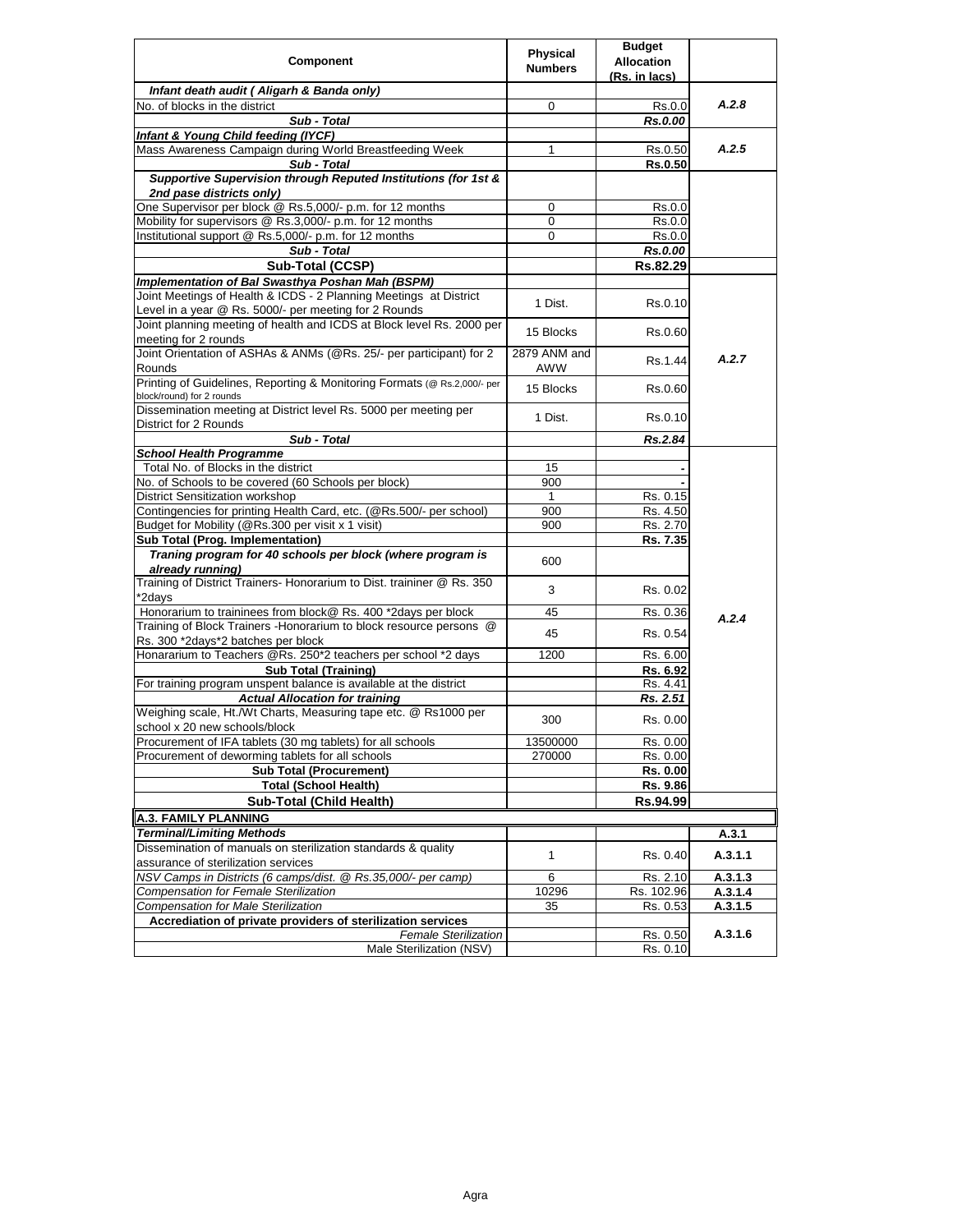|                                                                                                                                                                                | Physical       | <b>Budget</b>     |                  |
|--------------------------------------------------------------------------------------------------------------------------------------------------------------------------------|----------------|-------------------|------------------|
| Component                                                                                                                                                                      | <b>Numbers</b> | <b>Allocation</b> |                  |
|                                                                                                                                                                                |                | (Rs. in lacs)     |                  |
| <b>Spacing Methods</b><br>IUD services at health facilities/compensation                                                                                                       | 40075          | Rs. 8.02          | A.3.2<br>A.3.2.2 |
| Accrediation of private providers of IUD services                                                                                                                              |                | Rs. 0.05          | A.3.2.3          |
| Family Welfare Counsellor@9000 per month                                                                                                                                       | 3              | Rs. 3.24          |                  |
| <b>Sub Total</b>                                                                                                                                                               |                | Rs. 117.89        | A.9.1.5          |
| <b>PCPNDT and Sex-Ratio</b>                                                                                                                                                    |                |                   |                  |
| Visit of District Inspection & Monitoring Committee                                                                                                                            | 10             | Rs. 0.10          |                  |
| Sensitization Workshop at District level                                                                                                                                       | 1              | Rs. 0.40          | A.8.1            |
| Organising Competions at Inter/Degree Colleges                                                                                                                                 | 3              | Rs. 0.10          |                  |
| Orientation of members of Dist advisory committee at Division                                                                                                                  |                | Rs. 0.10          |                  |
| <b>IEC Activities &amp; Conigency</b>                                                                                                                                          |                |                   |                  |
| <b>IEC Activities</b>                                                                                                                                                          |                | Rs. 0.60          |                  |
| Contigency                                                                                                                                                                     |                | Rs. 0.06          | A.12.4           |
| TA/DA to Dist. level Staff for attending workshop, training, meetings                                                                                                          |                | Rs. 0.20          |                  |
|                                                                                                                                                                                |                |                   |                  |
| <b>Sub Total</b>                                                                                                                                                               |                | Rs. 1.56          |                  |
| <b>Sub-Total (Family Planning)</b>                                                                                                                                             |                | Rs.119.45         |                  |
| A.4 ARSH                                                                                                                                                                       |                |                   |                  |
| Saloni Scheme                                                                                                                                                                  |                |                   |                  |
| No. of Blocks in District                                                                                                                                                      | 15             |                   | A.4.1            |
| No. of Schools to be covered (10 Schools per block)                                                                                                                            | 150            |                   |                  |
| No. of Benificiaries (150 per school)                                                                                                                                          | 22500          |                   |                  |
| Sensitization Workshop at District level                                                                                                                                       |                | Rs. 0.15          |                  |
| Budget for Visit of Medical Team (@Rs.300/- per visit x 2 visits per                                                                                                           |                |                   |                  |
| school)                                                                                                                                                                        | 300            | Rs. 0.90          | A.4.2            |
| Budget for Preparing Saloni Sabha (Rs.300/- p.m. per school x 10                                                                                                               |                |                   |                  |
| months)                                                                                                                                                                        | 1500           | Rs. 4.50          |                  |
| Procurement of IFA tablets (100 mg tablets) for all schools                                                                                                                    | 1080000        | Rs.0.00           |                  |
| Procurement of deworming tablets for all schools 2 tab/Benf.                                                                                                                   | 45000          | Rs.0.00           | A.13.2.5         |
| <b>Sub-Total (Adolescent Health)</b>                                                                                                                                           |                | Rs.5.55           |                  |
| A.5 Urban RCH                                                                                                                                                                  |                |                   |                  |
|                                                                                                                                                                                |                |                   |                  |
| <b>Urban RCH plan /activities</b>                                                                                                                                              |                |                   |                  |
| <b>Buildina</b>                                                                                                                                                                | 1              | Rs. 0.84          |                  |
| Manpower(1Doctor @ 24000/month,1Staff Nurse@ 15000/month,2                                                                                                                     |                |                   |                  |
| ANMs@9000/month,2 Security guards @ 4000/month,1 Ayah                                                                                                                          | $\mathbf{1}$   | Rs. 8.52          |                  |
| 4000/month,& 1 Sweeper 2000/month                                                                                                                                              |                |                   | A.5.1            |
| Other Expenses                                                                                                                                                                 | $\mathbf{1}$   | Rs. 0.41          |                  |
| IEC                                                                                                                                                                            | 1              | Rs. 0.10          |                  |
|                                                                                                                                                                                |                |                   |                  |
| Sub-total (Urban RCH)                                                                                                                                                          |                | Rs.9.87           |                  |
| The cost of Drugs(Rs 10,000/month/Health post) and consumables(Rs 3,000/month/ Health<br>Post) for Urban RCH amounting to Rs 1.56 Lacs would be met from the Mission Flexipool |                |                   |                  |
|                                                                                                                                                                                |                |                   |                  |
| <b>A9. INFRASTRUCTURE &amp; HR</b>                                                                                                                                             |                |                   |                  |
| <b>Contractual Staff &amp; Services</b>                                                                                                                                        |                |                   |                  |
| <b>Position</b>                                                                                                                                                                | No.            | <b>Budget</b>     |                  |
| Contractual ANM (@Rs.9000/- pm)                                                                                                                                                | 35             | Rs. 37.80         | A.9.1.1          |
| Staff Nurse in the district (@Rs.15000/- pm)                                                                                                                                   | 30             | Rs. 54.00         | A.9.1.3          |
| MBBS (Male/Female) @ Rs.30000/- pm                                                                                                                                             | 17             | Rs. 61.20         |                  |
| Specialist at On Call basis for CHC (@ Rs.1000/- per visit) No. of calls                                                                                                       |                | Rs. 1.00          |                  |
| for 6 moths                                                                                                                                                                    | 100            |                   |                  |
| Specialist at On Call basis for Dist. Hospital (Male)/DCH(@ Rs.1000/-                                                                                                          |                | Rs. 2.00          |                  |
| per visit)                                                                                                                                                                     | 200            |                   | A.9.1.4          |
| Specialist at Dist. Hospital (Male)/DCH(@ Rs.40000/- pm for                                                                                                                    |                | Rs. 8.40          |                  |
| MS/MD/MDS & @Rs.35000/- for Diploma holders)                                                                                                                                   | $\overline{2}$ |                   |                  |
| Specialist at DWH/DCH (@ Rs.40000/- pm for MS/MD/MDS &                                                                                                                         |                |                   |                  |
| @Rs.35000/- for Diploma holders)/MBBS(LMO if already on contract)                                                                                                              |                | Rs. 12.60         |                  |
|                                                                                                                                                                                | 3              |                   |                  |
| Paramedical staff/LT for CHC (@ Rs.9000/- pm)                                                                                                                                  | 7              | Rs. 7.56          |                  |
| Paramedical staff for DH/DWH/DCH (@ Rs.9000/- pm)                                                                                                                              | 2              | Rs. 2.16          | A.9.1.5          |
| Data Assistant ( @ Rs.8000/- pm)                                                                                                                                               | 2              | Rs. 1.92          |                  |
| <b>Sub-Total (Human Resources)</b>                                                                                                                                             |                | Rs.188.64         |                  |
| A.10. INSTITUTIONAL STRENGTHENING                                                                                                                                              |                |                   |                  |
| Logistics Management/Improvement                                                                                                                                               |                |                   |                  |
| <b>Stregthening of Logistic Management</b>                                                                                                                                     |                |                   |                  |
| Divisional logistic management                                                                                                                                                 | 1              | Rs. 9.16          |                  |
| <b>Transportation of Logistic</b>                                                                                                                                              |                |                   |                  |
| Divisional level @ Rs 50000/-                                                                                                                                                  | 1              | Rs. 0.50          | A.10.2           |
| District level @ Rs 30000/-                                                                                                                                                    | $\mathbf 1$    | Rs. 0.30          |                  |
| Block level @ Rs 12000/-                                                                                                                                                       | 15             |                   |                  |
|                                                                                                                                                                                |                | Rs. 1.80          |                  |
| <b>Sub-Total (Logistics Strengthening)</b>                                                                                                                                     |                | Rs.11.76          |                  |
| <b>Rent for Sub-Centres</b>                                                                                                                                                    |                |                   |                  |
| No. of SCs in Rented Bldgs & Budget @ Rs. 250/- p.m.                                                                                                                           | 284            | Rs.8.52           | A.10.4           |
| <b>Sub-Total (Sub Center Rent)</b>                                                                                                                                             |                | Rs.8.52           |                  |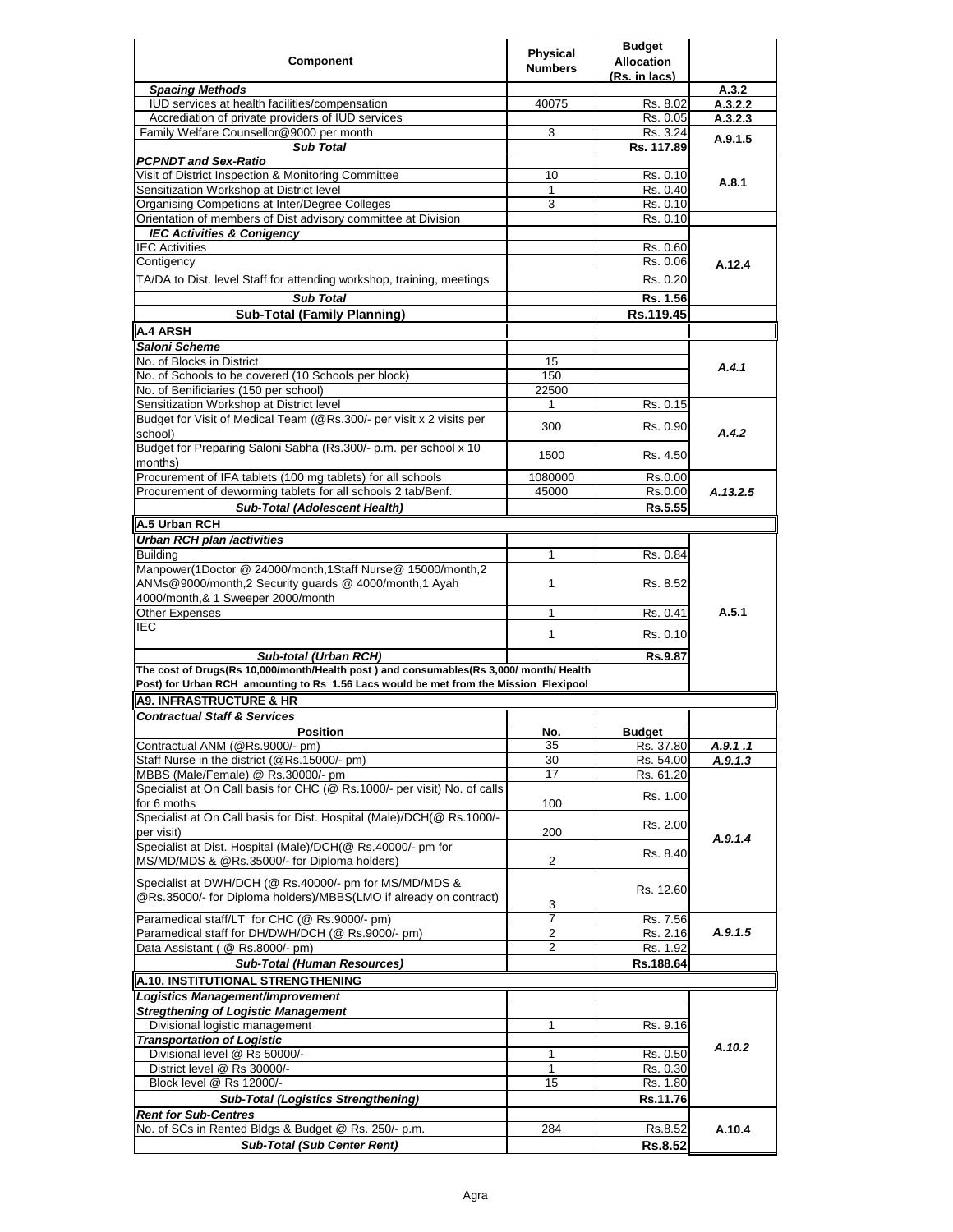| Component                                             | <b>Physical</b><br><b>Numbers</b> | <b>Budget</b><br>Allocation<br>(Rs. in lacs) |          |
|-------------------------------------------------------|-----------------------------------|----------------------------------------------|----------|
| <b>A.11 TRAINING</b>                                  |                                   |                                              |          |
| <b>Training- Skill Birth Attendant</b>                |                                   |                                              |          |
| <b>Training at DWH/Combined Hosp</b>                  |                                   |                                              |          |
| Target at DWH                                         | 36                                |                                              |          |
| No. of Particpants per batch                          | 4                                 |                                              |          |
| No. of Batches & Budget @ Rs.110430/- per batch       | 9                                 | Rs.9.94                                      |          |
| New Site Stregthening at DWH                          |                                   |                                              |          |
| Existing site stregthening                            |                                   | Rs.0.40                                      |          |
| Sub-Total (DWH-SBA)                                   |                                   | Rs.10.34                                     |          |
| <b>Training at FRU/24X7</b>                           |                                   |                                              | A.11.3.1 |
| Name of the selected Training Site FRU/24X7           | Khairagarh                        |                                              |          |
| Target at FRU/24X7                                    | 24                                |                                              |          |
| No. of Particpants per batch                          | 4                                 |                                              |          |
| No. of Batches & Budget @ Rs.110430/- per batch       | 6                                 | Rs.6.62                                      |          |
| New Site Stregthening at FRU                          |                                   | Rs.0.00                                      |          |
| Existing site stregthening                            |                                   | Rs.0.40                                      |          |
| Sub-Total (FRU-SBA)                                   |                                   | Rs.7.02                                      |          |
| Sub-Total(SBA Training)                               |                                   | Rs.17.36                                     |          |
| <b>A.14 PROGRAM MANAGEMENT</b>                        |                                   |                                              |          |
| Personal & Other Expense of Dist. PMU (Rs.94500/- pm) |                                   | Rs.11.34                                     | A.14.2   |
| Operational Cost (Rs. 60000/- pm)                     |                                   | Rs.7.20                                      | A.14.4   |
| Sub-Total (Program Management)                        |                                   | Rs.18.54                                     |          |
| <b>Total for RCH Flexipool (Part A)</b>               |                                   | Rs.1231.43                                   |          |

| Part B Mission Flexipools and the contract of the                           |                                   |                                                     |                               |
|-----------------------------------------------------------------------------|-----------------------------------|-----------------------------------------------------|-------------------------------|
| <b>Component</b>                                                            | <b>Physical</b><br><b>Numbers</b> | <b>Budget</b><br><b>Allocation</b><br>(Rs. in lacs) | <b>Budget head</b><br>for FMR |
| <b>ASHA Scheme:-</b>                                                        |                                   |                                                     | B.1                           |
| Periodic Training for ASHAs                                                 |                                   |                                                     | B.1.1                         |
| <b>ASHA Support System</b>                                                  |                                   |                                                     |                               |
| Replenishment of ASHA Kits & Budget (@ Rs. 500/- per kit*2 for 95%<br>ASHA) | 2029                              | Rs.0.00                                             | B.1.2                         |
| Incentive to ASHAs (Average Rs.500/- p.m. 85% ASHAs)                        | 1815                              | Rs.108.90                                           | B.1.3                         |
| Award to ASHA (Rs.5000/- for 1 ASHA in each block)                          | 15                                | Rs.0.75                                             |                               |
| Annual ASHA Sammelan (Rs.250/- per ASHA for 60% ASHAs)                      | 1280                              | Rs.3.20                                             | B.1.1                         |
| Mobility to ASHAs (Rs.30/- per ASHA for 95% ASHAs)                          | 2029                              | Rs.7.30                                             |                               |
| Block level ASHA Payment Register (Rs.100/-per Register)                    | 15                                | Rs.0.02                                             | B.18.3.2                      |
| Printing of Voucher Booklet for ASHA (Rs.25/-per Booklet)                   | 2135                              | Rs.0.53                                             |                               |
| Budget ASHA Mentoring Group (Rs.10,000/- per District)                      | Quarterly<br>Meeting              | Rs.0.10                                             | B.1.1                         |
| Sub-Total (ASHA Scheme):-                                                   |                                   | Rs.120.80                                           |                               |
| <b>Untied Grant to Facilities</b>                                           |                                   |                                                     | B.2                           |
| No. of CHCs & Budget @ Rs.0.50 lacs per facility                            | 7                                 | Rs.3.50                                             | B.2.1                         |
| No. of BPHCs & Budget @ Rs.0.50 lacs per facility                           | 11                                | Rs.5.50                                             | B.2.2                         |
| No. of APHCs & Budget @ Rs.0.25 lacs per facility                           | 45                                | Rs.11.25                                            | B.2.2                         |
| No. of Sub Centres & Budget @ Rs.0.10 lacs per facility                     | 394                               | Rs.39.40                                            | B.2.3                         |
| No. of VHSCs                                                                | 636                               | Rs.0.00                                             | B.2.4                         |
| No. of Revenue Village & Budget @Rs10 lacs per R.Village                    | 905                               | Rs.90.50                                            |                               |
| <b>Sub-Total (Untied Grants)</b>                                            |                                   | Rs.150.15                                           |                               |
| <b>Annual Maintenance Grant to Facilities</b>                               |                                   |                                                     | B.4                           |
| No. of CHCs & Budget @ Rs.1.0 lacs per facility                             | 7                                 | Rs.7.00                                             | B.4.1                         |
| No. of BPHCs & Budget @ Rs.1.0 lacs per facility                            | 11                                | Rs.11.00                                            | B.4.2                         |
| No. of APHCs & Budget @ Rs.0.50 lacs per facility                           | 25                                | Rs.12.50                                            |                               |
| No. of Sub Centres & Budget @ Rs.0.10 lacs per facility                     | 110                               | Rs.11.00                                            | B.4.3                         |
| <b>Sub-Total (Annual Maintenance Grants)</b>                                |                                   | Rs.41.50                                            |                               |
| <b>Funds to Rogi Kalyan Samitis</b>                                         |                                   |                                                     | <b>B.6</b>                    |
| No. of District Hospitals & Funds @ Rs.5.0 lacs per facility                | $\overline{2}$                    | Rs.10.00                                            | B.6.1                         |
| No. of CHCs & Funds @ Rs.1.0 lacs per facility                              | $\overline{7}$                    | Rs.7.00                                             | B.6.2                         |
| No. of BPHCs & Funds @ Rs.1.0 lacs per facility                             | 11                                | Rs.11.00                                            | B.6.3                         |
| No. of APHCs & Funds @ Rs.1.00 lacs per facility                            | $\overline{45}$                   | Rs.45.00                                            | B.6.4                         |
| <b>Sub-Total (Funds for RKS)</b>                                            |                                   | Rs.73.00                                            |                               |
| <b>Operationalisation of District Drug Warehouses</b>                       |                                   |                                                     |                               |
| Contractual Staff (@Rs.2.94 lacs/yr)                                        | $\mathbf 0$                       | Rs.0.00                                             | <b>B.21</b>                   |
| Contingency Expenses (@Rs.2.0 lacs/yr)                                      | $\Omega$                          | Rs.0.00                                             |                               |
| Sub-Total (Ope. of District Drug Warehouses)                                |                                   | <b>Rs.0.00</b>                                      |                               |
| Mobility Support to DWH & District Combined Hospital                        |                                   |                                                     |                               |
| Mobility Support to DWH/DCH @Rs.18000/- Per month.                          | 1                                 | Rs.2.16                                             | <b>B.27.8</b>                 |
| Sub-Total (Funds for Mobility Support to DWH & DCH)                         |                                   | <b>Rs.2.16</b>                                      |                               |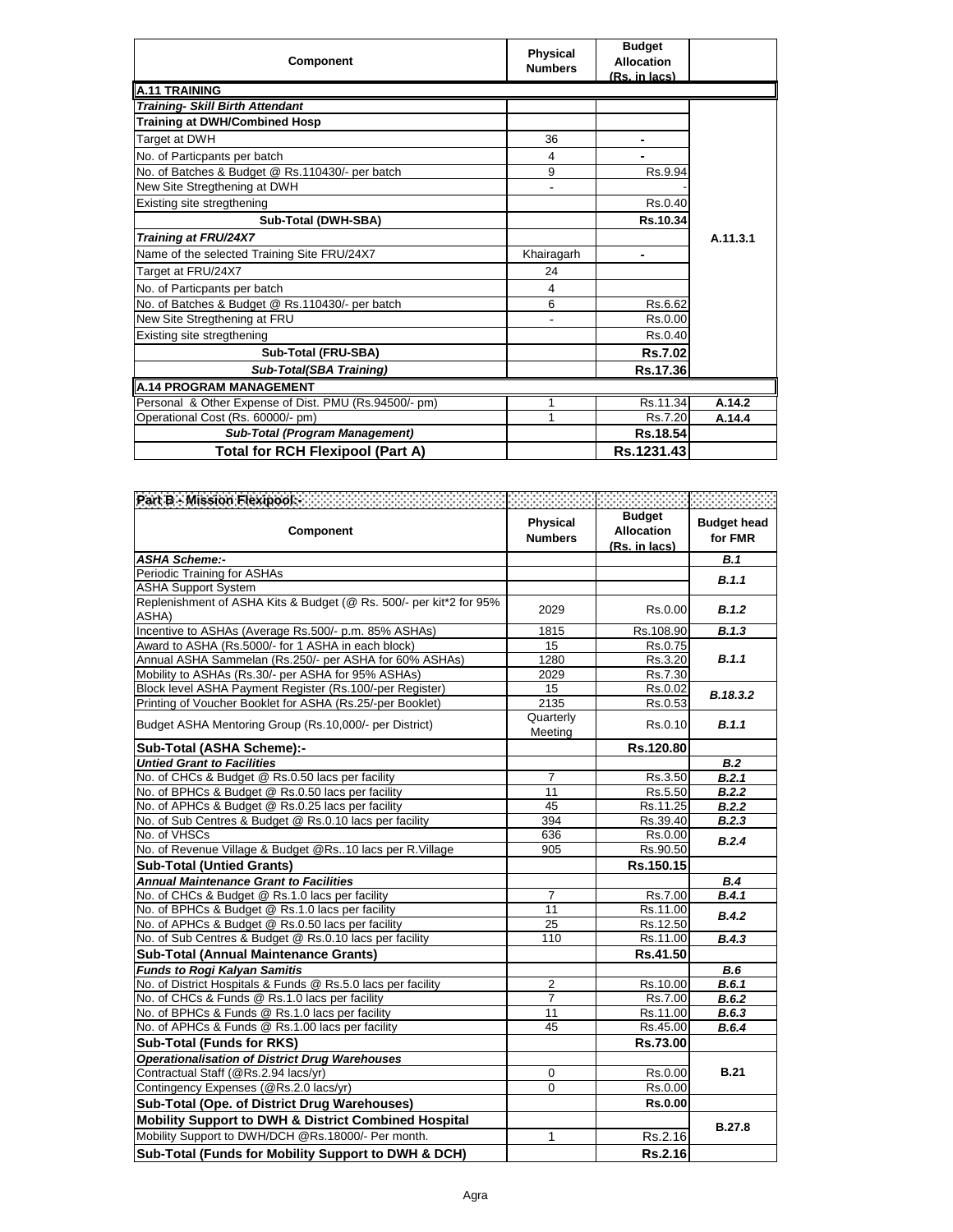|                                                                                                      | <b>Physical</b> | <b>Budget</b>                      |               |
|------------------------------------------------------------------------------------------------------|-----------------|------------------------------------|---------------|
| <b>Component</b>                                                                                     | <b>Numbers</b>  | <b>Allocation</b><br>(Rs. in lacs) |               |
| <b>Mobility Support for Monitoring &amp; Supervision.</b>                                            |                 |                                    |               |
| Mobility Support to District Community Mobilizer (@Rs.800/-per day X<br>8 days/month)                | 1               | Rs.0.77                            |               |
| Mobility Support to District Account Manager (@Rs.800/-per day X 6                                   | 1               | Rs.0.58                            | B.18.3.2      |
| days/month)<br>Mobility Support to District Programme Manager (@Rs.800/-per day X                    |                 | Rs.0.00                            |               |
| 8 days/month)                                                                                        |                 |                                    |               |
| Sub-Total(Mobility Support for Monit. & Supervision)<br><b>Supervision of ANM/ASHAs</b>              |                 | <b>Rs.1.34</b>                     |               |
| Vehicle for Mobility @Rs.18000/-month/block                                                          | 15              | Rs.32.40                           | B.18.3.2      |
| <b>Sub-Total (Supervision of ANM/ASHAs)</b>                                                          |                 | Rs.32.40                           |               |
| <b>Vehicle Support for Specialist</b>                                                                |                 |                                    |               |
| One Vehicle for 5 block level facility (@Rs.18000/-month)                                            | 3               | Rs.6.48                            | <b>B.27.8</b> |
| <b>Sub-Total (Vehicle Support for Specialist)</b>                                                    |                 | <b>Rs.6.48</b>                     |               |
| <b>Diesel for Generator for District Hospitals</b>                                                   |                 |                                    |               |
| Diesel Support for generator (@Rs.1 lac per month)                                                   | $\overline{2}$  | Rs.24.00                           | <b>B.28</b>   |
| <b>Sub-Total (Diesel Support for District Hospital)</b>                                              |                 | Rs.24.00                           |               |
| Diesel Support for Generator in Fully Functional CHC.                                                |                 |                                    |               |
| Diesel Support for Fully functional CHC (@Rs.35000/-per month)                                       | 7               | Rs.29.40                           | <b>B.28</b>   |
| Diesel Support for CHC functional in BPHC building (@Rs.13500/-per                                   | 11              | Rs.17.82                           |               |
| month)                                                                                               |                 |                                    |               |
| Sub-Total (Diesel Support for fully functional CHCs)                                                 |                 | Rs.47.22                           |               |
| Saas Bahu Sammelans (1 each at District)<br>No. of Sammellans & Budget (@Rs. 1.50 lac. Per District) | 1               |                                    | B.7.1         |
| Sub-Total (Saas Bahu Sammelan)                                                                       |                 | Rs.1.50<br>Rs.1.50                 |               |
| Tehsil level Pradhan Sammelan                                                                        |                 |                                    |               |
| No. of Sammelans & Budget (@Rs.40,000 per Sammelan)                                                  | 6               | Rs.2.40                            | B.8.2         |
| Sub-Total (Tehsil level Pradhan Sammelan)                                                            |                 | <b>Rs.2.40</b>                     |               |
| <b>Organization of Swasthya Mela</b>                                                                 |                 |                                    |               |
| Organization of S.Mela @Rs.20000/- Mela/Month at each block.                                         | 15              | Rs.36.00                           | <b>B.10.1</b> |
| Sub-Total (Swasthya Mela)                                                                            |                 | Rs.36.00                           |               |
| <b>Concurrent Audit</b>                                                                              |                 |                                    |               |
| Budget @ Rs. 4000/- per month for 12 months                                                          | 1               | Rs.0.48                            | <b>B.27.5</b> |
| <b>Sub-Total (Concurrent Audit)</b>                                                                  |                 | <b>Rs.0.48</b>                     |               |
| <b>Health Management Information System (HMIS):-</b>                                                 |                 |                                    |               |
| Hiring of Vehicle for District HMIS Nodal Officer (@Rs.800/- Visit)                                  | 5               | Rs.0.48                            |               |
| Mobility Support for Block HMIS Nodal Officer (@Rs.600/-month)                                       | 15              | Rs.1.08                            | B.21          |
| Internet Connectivity @Rs.400/- per month/computer                                                   | 17              | Rs.0.82                            |               |
| Consumables & Stationary for Computer, printer (Rs.400/-per                                          | 17              | Rs.0.82                            |               |
| month/facility)<br><b>Sub-Total (HMIS)</b>                                                           |                 | Rs.3.19                            |               |
| <b>Programme Management:-</b>                                                                        |                 |                                    |               |
| <b>Expenses at Additional Director level:-</b>                                                       |                 |                                    |               |
| Mobility @Rs.2500/-per District per Month.                                                           | 4               | Rs.1.20                            |               |
| Contingency Expenses @Rs.5000/- month.                                                               | 1               | Rs.0.60                            | B.27.6        |
| Sub-Total (Exp.at Addl.Director level)-                                                              |                 | Rs.1.80                            |               |
| <b>Operational Cost for Block Project Management Unit</b>                                            |                 |                                    |               |
| Honoraria to Block Data Assistant @Rs.8000/-Per Month                                                | 15              | Rs.14.40                           |               |
| Communication support to Block Program Manager @Rs.500/-P.M.                                         | 15              | Rs.0.90                            | B.27.1        |
| Sub-Total (Operational Cost for BPMU)                                                                |                 | Rs.15.30                           |               |
| <b>Provision of Contractual Staff (AYUSH)</b>                                                        |                 |                                    |               |
| <b>Position</b>                                                                                      | No.             | <b>Budget</b>                      |               |
| ISM Lady Doctors (@ Rs.24,000/- per month)                                                           | 11              | Rs.57.60                           | <b>B.14.4</b> |
| AYUSH Doctors (@ Rs.24,000/- per month)                                                              | 14              |                                    |               |
| AYUSH Pharmacists (@ Rs.9,000/- per month)                                                           | 17              | Rs.15.21                           | B.14.1        |
| Sub-Total (Contractual Staff - AYUSH)                                                                |                 | Rs.72.81                           |               |
| Integrated Skill Refresher Training for ANM & LHV.                                                   |                 |                                    |               |
| Total Work load for the year                                                                         | 128             |                                    | B.16.3.1      |
| Total no. of Proposed Batches & Budget @Rs.165950/- per batch.                                       | 8               | Rs. 13.28                          |               |
| Sub-Total (Integrated skill training for ANM/LHV)                                                    |                 | Rs.13.28                           |               |
| Infrastructure & Manpower for UIP                                                                    |                 |                                    |               |
| Mobile Workshop at Regional Depot @Rs.4 Lac.                                                         | 1               | Rs.4.00                            |               |
| Renovation & Electrification of WIC/WIF<br>Expansion of Cold Chain Store at Regional/Divisional Depo | 0<br>1          | Rs.0.00                            |               |
| Expansion of Cold Chain Workshop @Rs.50000/-year/District.                                           | 1               | Rs.0.50<br>Rs.0.50                 | B.26.5        |
| Mobility Support to Block (1 Vehicle @Rs.800/-per block for 6 days in                                |                 |                                    |               |
| a month for 12 months)                                                                               | 15              | Rs.8.64                            |               |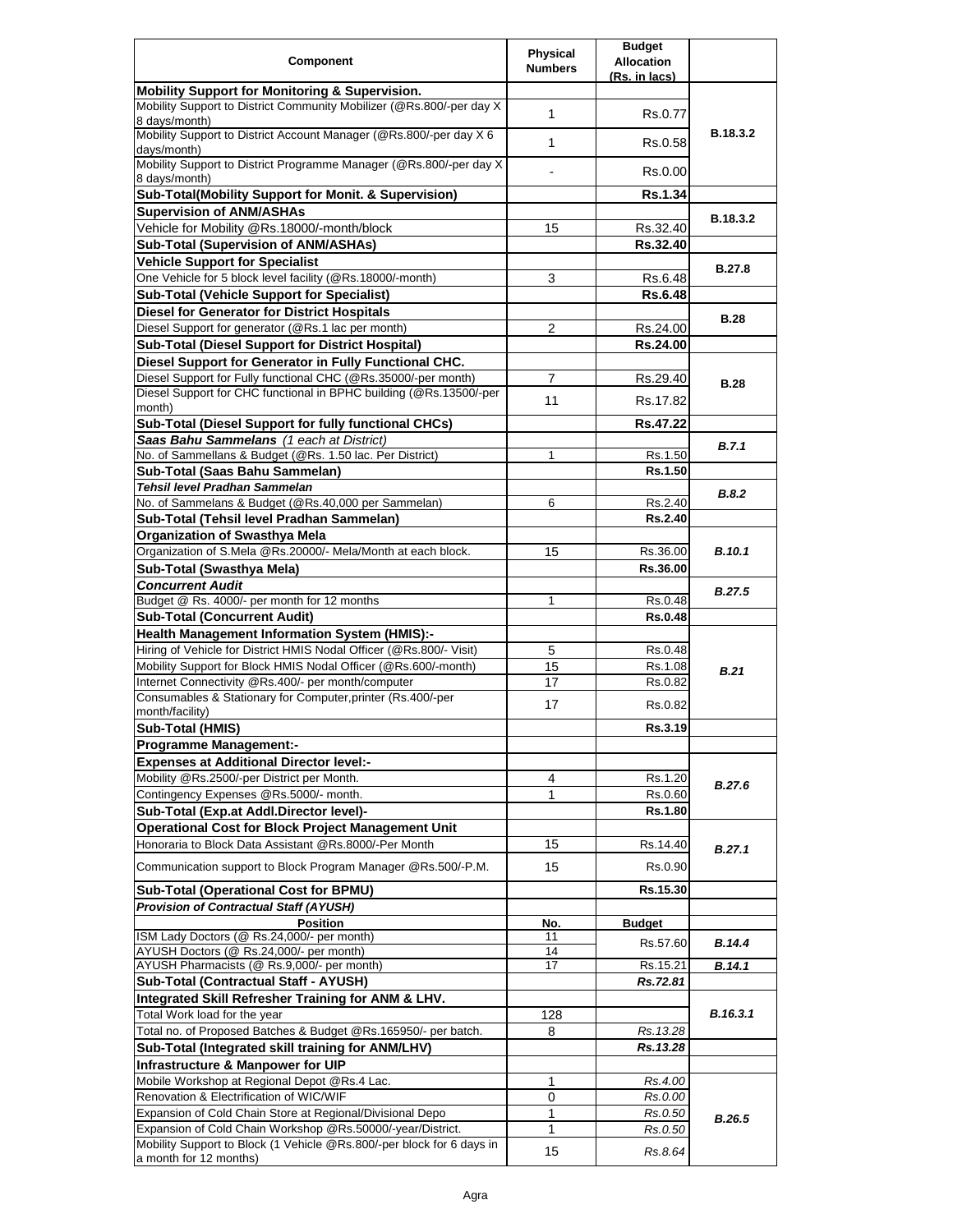| Component                                         | <b>Physical</b><br><b>Numbers</b> | <b>Budget</b><br><b>Allocation</b><br>(Rs. in lacs) |          |
|---------------------------------------------------|-----------------------------------|-----------------------------------------------------|----------|
| <b>IVRS System for Tracking of Beneficiaries.</b> |                                   | Rs.0.00                                             | B.18.3.2 |
| Sub - Total (Infrasturcture & Manpower for UIP)   |                                   | Rs. 13.64                                           |          |
|                                                   |                                   |                                                     |          |
| Total for Mission Flexipool (Part B)              |                                   |                                                     |          |

| SI. | <b>Component</b>                                                                                                                                                                                                                                                                  | <b>Physical</b><br><b>Numbers</b> | <b>Budget</b><br><b>Allocation</b><br>(Rs. in lacs) |
|-----|-----------------------------------------------------------------------------------------------------------------------------------------------------------------------------------------------------------------------------------------------------------------------------------|-----------------------------------|-----------------------------------------------------|
|     |                                                                                                                                                                                                                                                                                   |                                   | an an Aonaichte                                     |
|     | Total Number of Immunization Sessions to be organized in the District                                                                                                                                                                                                             | 31020<br>Sessions/Year            |                                                     |
|     | Mobility support for supervision: Supervisory visits by district level<br>officers for monitoring and supervision of RI @ Rs 50000 /District for<br>district level officers (this includes POL and maintenance) per year                                                          | 1                                 | Rs.0.50                                             |
|     | Alternate Vaccine delivery @ Rs 50/- sessionx 3 months(April-<br>June10) +2 Vehicles /Blocks for 8 days /month for 9 months (July10-<br>March 11)                                                                                                                                 | 31020<br>Sessions/Year            | Rs.15.50                                            |
|     | Focus on Urban slum & underserved areasHiring an ANM @<br>Rs.300/session for four sessions/month/slum of 10000 population and<br>Rs.200/- per month as contingency per slum of i.e. total expense of<br>Rs. 1400/- per month per slum of 10000 population                         | 5052<br>Sessions/Year             | Rs.17.68                                            |
|     | Mobilization of children by ASHA /RI Mobilizer @ Rs 150/- per session                                                                                                                                                                                                             | 31020<br>Sessions/Year            | Rs.46.53                                            |
|     | Support for Computer Assistant for RI reporting (with annual<br>increment of 10% wef from 2010-11Districts @ Rs 8000- 10,000 p.m                                                                                                                                                  | 1                                 | Rs.1.06                                             |
|     | Printing and dissemination of tally sheets, monitoring forms, etc. @<br>Rs 1 /beneficiary                                                                                                                                                                                         | 143630<br><b>Benefiaceries</b>    | Rs.1.44                                             |
|     | Quarterly Review & feedback meeting exclusive for RI at district level<br>with one Block MOIC, ICDS CDPO and other stakeholders<br>stakeholders @ Rs 100/- per participant for meeting expenses (lunch,<br>organizational expenses)                                               | 45                                | Rs.0.18                                             |
|     | Quarterly Review Meetings at Block level Quarterly Review &<br>feedback meeting for exclusive for RI at Block level @Rs 50/-ppas<br>honorarium for ASHA (travel)and Rs 25 /-person at the disposal of<br>MOIC for meeting expenses(refreshments, stationary and Misc<br>expences) | 2575                              | Rs.3.42                                             |
|     | District level orientation training for 2 days of ANM, Multipurpose<br>Health worker @ Rs67300/batch with 20 participants in each batch                                                                                                                                           | 14 Batch                          | Rs.9.42                                             |
|     | One day cold chain handelers training for block level cold chain<br>handlers @ Rs. 26,000 per batch and Rs. 3000 for obsever<br>nominated by State level                                                                                                                          | 1 Batch                           | Rs.0.29                                             |
|     | One day Training of block level data handlers by DIO and District Cold<br>chain Officer to train about the reporting formats of Immunization and<br>NRHM Rs 300/Participant/Block                                                                                                 | 15                                | Rs.0.05                                             |
|     | Microplanning at SC levelRs 100/- per subcentre (meeting at block<br>level, logistic)                                                                                                                                                                                             | 394                               | Rs.0.39                                             |
|     | Microplanning at Block & District levelFor consolidation of microplan<br>at PHC/CHC level @ Rs 1000/- block & at district level @ Rs 2000/-<br>per district                                                                                                                       | 1District & 15<br><b>Block</b>    | Rs.0.17                                             |
|     | Consumables for computer including provision for internet access for<br>RIMSRs 400/- Month / Districts                                                                                                                                                                            | 1                                 | Rs.0.05                                             |
|     | Red/Black Plastic bags etc, 2 bags per session @ Rs. 2/Bag                                                                                                                                                                                                                        | 31020<br>Sessions/Year            | Rs.1.52                                             |
|     | Purchase of Bleach/Hypochlorite solution for cold chain points                                                                                                                                                                                                                    | 16 Vaccine<br>storage points      | Rs.0.08                                             |
|     | Purchase of Twin bucket Rs 400 per PHC/CHC per year                                                                                                                                                                                                                               | 16 Vaccine<br>storage points      | Rs.0.06                                             |
|     | Funds for purchase of small polythene zipper bags to keep vaccines<br>in the vaccine carriers Rs. 0.5/polythene bag X total number of<br>sessions/year +10% wastage                                                                                                               | 31020<br>Sessions/Year            | Rs.0.19                                             |
|     | Funds for preparing disposal pit for disposal of sharp immunization<br>waste. Rs. 3500/pit with 50% pits                                                                                                                                                                          | 10 Pits                           | Rs.0.35                                             |
|     | RI subtotal                                                                                                                                                                                                                                                                       |                                   | Rs.98.88                                            |
|     | Cold Chain maintenance<br>Cold chain maintenance@Rs 500/Block & Rs 10,000/District/Year                                                                                                                                                                                           | 1District & 15<br><b>Block</b>    | Rs.0.17                                             |
|     | POL for vaccine delivery from State to District and from district to<br>PHC/CHCs @ Rs. 100000/- district/Year)                                                                                                                                                                    | 1District                         | Rs.1.00                                             |
|     | Subtotal Cold Chain                                                                                                                                                                                                                                                               |                                   | Rs.1.17                                             |
|     | Budget to be released to Division                                                                                                                                                                                                                                                 |                                   |                                                     |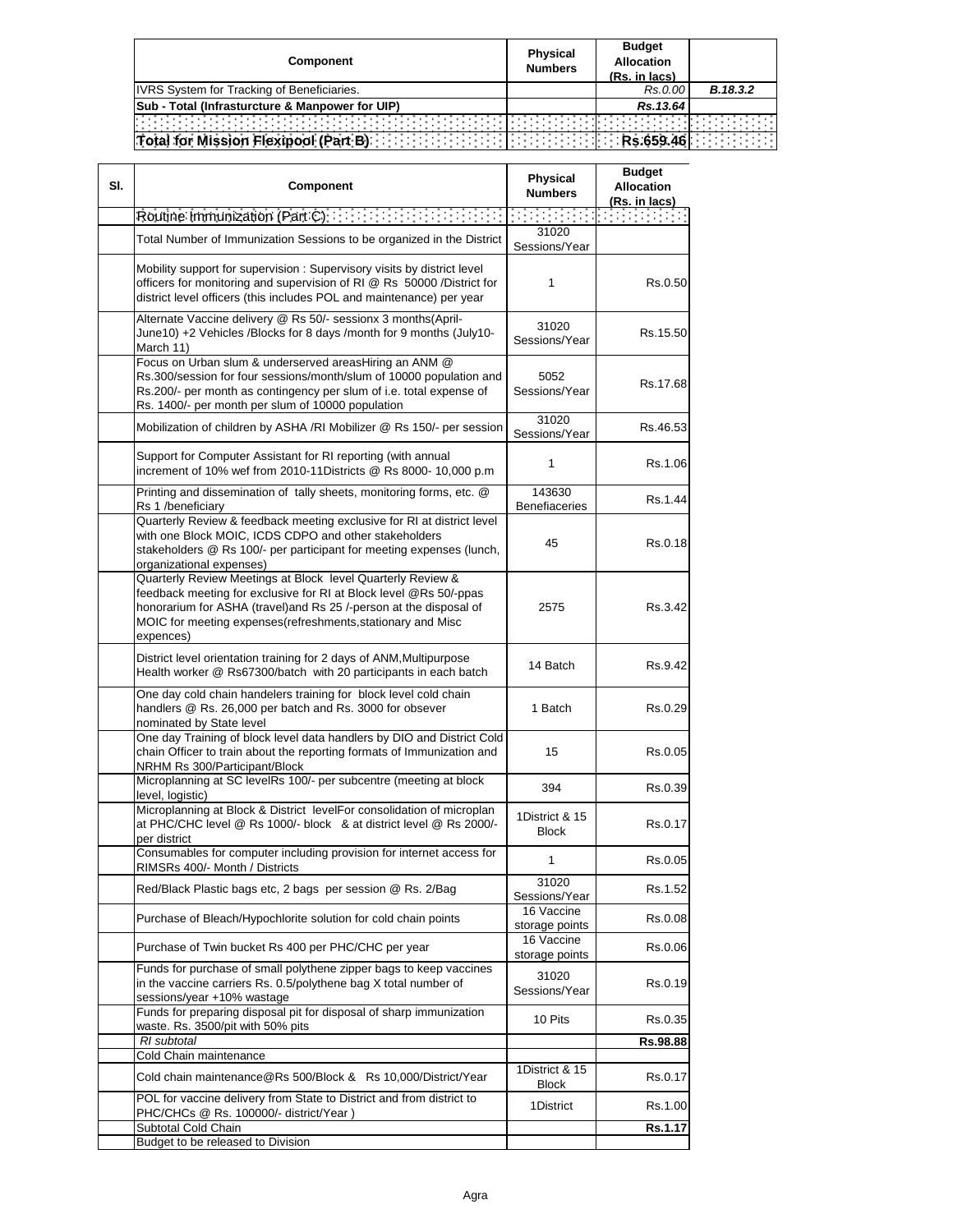| <b>Component</b>                                                                                               | <b>Physical</b><br><b>Numbers</b> | <b>Budget</b><br><b>Allocation</b><br>(Rs. in lacs) |  |
|----------------------------------------------------------------------------------------------------------------|-----------------------------------|-----------------------------------------------------|--|
| Three day training of Medical Officers on RI using revised MO training<br>module-Training of Agra and Alligarh | 18 Batches                        | Rs.26.10                                            |  |
| TOT batch for cold chain handlers training                                                                     | Batch                             | Rs.1.00                                             |  |
| Operational expenses at Divisional level                                                                       | 1unit                             | Rs.0.25                                             |  |
| Subtotal to Division                                                                                           |                                   | Rs.27.35                                            |  |
| <b>Total Part C</b>                                                                                            |                                   | Rs.127.40                                           |  |

|                | Part D. National Program                                                                     |                                   |                                                     |                                             |
|----------------|----------------------------------------------------------------------------------------------|-----------------------------------|-----------------------------------------------------|---------------------------------------------|
| 1. NPCB        |                                                                                              |                                   |                                                     |                                             |
| SI.            | Component                                                                                    | <b>Physical</b><br><b>Numbers</b> | <b>Budget</b><br><b>Allocation</b><br>(Rs. in lacs) | <b>Budget Head</b><br>for FMR               |
| 1.1            | Govt Sector 30% of Tot. Trgt @531/cat.oprt.(IOL)                                             | 5586                              | 2966166                                             |                                             |
| 1.2            | NGO Sector 20% of Tot Trgt @ 656/Cat. Oprt.(IOL)                                             | 3724                              | 2442944                                             |                                             |
| 1.3            | Pvt. Sector 50% of Tot trgt.                                                                 | 9309                              | 0                                                   |                                             |
|                | <b>Sub Total</b>                                                                             | 18619                             | 5409110                                             |                                             |
| $\mathbf 2$    | SES (Free Spec. to Children) @ of 100/-Spec                                                  | 1522                              | $\Omega$                                            |                                             |
| 3              | Vision Centre @ 50,000/Centre Equipment                                                      | 1 Govt/NGO                        | 50000                                               |                                             |
| 4              | Operations other than Cataract                                                               | 311                               | 311000                                              |                                             |
|                | Eye Collection @ 500/Cornea.                                                                 | 100                               | 50000                                               |                                             |
| 5              | Total allocated for the District in Rs.                                                      |                                   | 5820110                                             |                                             |
|                |                                                                                              |                                   |                                                     |                                             |
|                | 2. RNTCP(WB)                                                                                 |                                   |                                                     |                                             |
|                |                                                                                              |                                   | <b>Budget Allocation</b>                            |                                             |
| SI.            | Component                                                                                    | <b>Physical</b><br><b>Numbers</b> | Amount<br>Approved, WB                              | <b>IRL/STDC</b><br>Agra through<br>DHS Agra |
| 1              | <b>CIVIL WORKS</b>                                                                           |                                   | 794900                                              |                                             |
| $\overline{2}$ | <b>LABORATORY MATERIALS</b>                                                                  |                                   | 760000                                              | 956250                                      |
| 3              | <b>HONERARIUM</b>                                                                            |                                   | 1146863                                             |                                             |
| 4              | <b>IEC/PUBLICITY</b><br><b>EQUIPMENT MAINTENANCE</b>                                         |                                   | 220700                                              |                                             |
| 5<br>6         | <b>TRAINING</b>                                                                              |                                   | 371600<br>475190                                    | 500000                                      |
| 7              | POL & VEHICLE MAINTENANCE                                                                    |                                   | 160000                                              | 140000                                      |
| 8              | <b>VEHICLE HIRING CHARGES</b>                                                                |                                   | 384000                                              | 112500                                      |
| 9              | NGO/PP SUPPORT                                                                               |                                   | 789480                                              |                                             |
| 10             | MISCELLANEOUS EXPENSES                                                                       |                                   | 771870                                              | 140000                                      |
| 11             | <b>CONTRACTUAL SERVICES</b>                                                                  |                                   | 8847000                                             |                                             |
| 12             | <b>PRINTING</b>                                                                              |                                   | 232388                                              |                                             |
| 13             | <b>RESEARCH &amp; STUDIES</b>                                                                |                                   | 2074000                                             |                                             |
| 14             | <b>MEDICAL COLLEGES</b>                                                                      |                                   | 341000                                              |                                             |
| 15             | PROCUREMENT OF VEHICLES                                                                      |                                   | $\Omega$                                            |                                             |
| 16             | PROCUREMENT OF EQUIPMENT                                                                     |                                   | 60000                                               | 60000                                       |
|                | Sub-Total<br><b>Grant Total</b>                                                              |                                   | 17428991                                            | 1908750                                     |
|                |                                                                                              |                                   | 19337741                                            |                                             |
| 3. NLEP        |                                                                                              |                                   |                                                     |                                             |
| S.No.          | <b>Activities</b>                                                                            | <b>Physical</b><br><b>Targets</b> | <b>Budget</b><br><b>Allocation (Rs.</b>             | <b>Budget Head</b><br>for FMR               |
| 1              | <b>Contractual Services- Driver</b><br>Remuneration @ Rs. 7,000/= P.M.                       | 0                                 | 0                                                   |                                             |
|                | Sub total                                                                                    |                                   | 0                                                   |                                             |
|                | Office Maintenance                                                                           |                                   |                                                     |                                             |
|                | Telephone/Fax/Internet @ Rs. 15,000/= P.A.                                                   |                                   | 15000                                               |                                             |
|                | Office Operation & Maintenance @ Rs. 18,000/= P.A.                                           |                                   | 18000                                               |                                             |
|                | Consum-ables Stationery @ Rs. 24,000 P.A.                                                    |                                   | 24000                                               |                                             |
|                | Maintenance of Office Equipment & Furniture etc.                                             |                                   | 15000                                               |                                             |
|                | Sub total                                                                                    |                                   | 72000                                               |                                             |
| 3              | Mobility-                                                                                    |                                   |                                                     |                                             |
|                | Vehicle operation / hiring of 1 Vehicle @ Rs 75000 P.A.                                      |                                   | 75000                                               |                                             |
| 4              | Sub total<br><b>Training</b>                                                                 |                                   | 75000                                               |                                             |
|                | 4 Days' Training of newly recruited Medical Officers @ Rs 28,000 per<br>batch of 30 trainees | 20                                | 18667                                               |                                             |
|                | 3 Days' Training of newly recruited Health Workers @ Rs 24,000 per<br>batch of 30 trainees   | 0                                 | 0                                                   |                                             |
|                | 2 Days' Refresher Training of Medical Officers @ Rs 16,000 per batch<br>of 30 trainees       | 60                                |                                                     |                                             |
|                | 2 Days' Refresher Training of Health Workers @ Rs 16,000 per batch<br>of 30 trainees         | 145                               | 109333                                              |                                             |
|                | Sub total                                                                                    |                                   | 128000                                              |                                             |
| 5              | Procurement                                                                                  |                                   |                                                     |                                             |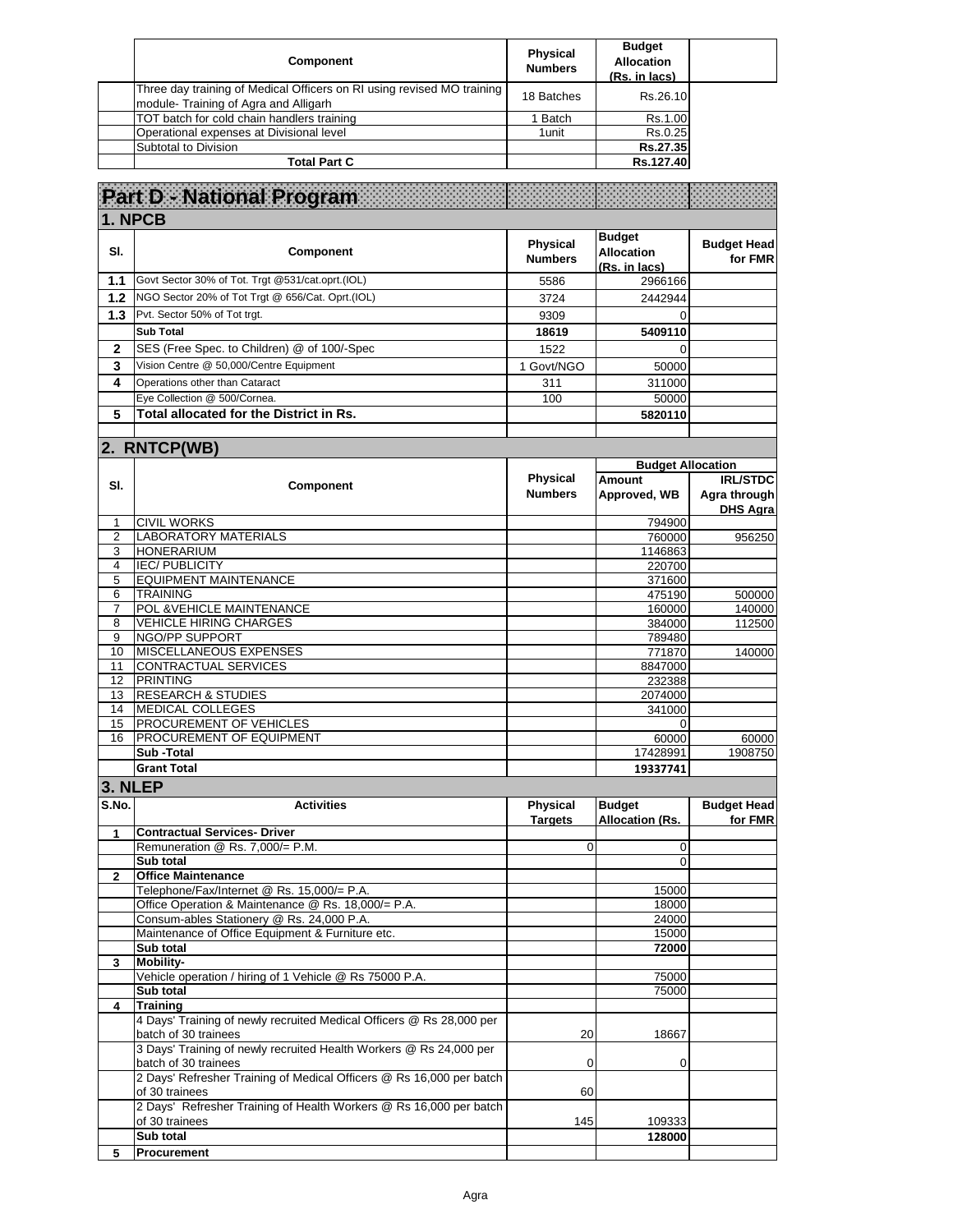|                   | <b>Component</b>                                                                        | <b>Physical</b><br><b>Numbers</b> | <b>Budget</b><br><b>Allocation</b><br>(Rs. in lacs) |                               |
|-------------------|-----------------------------------------------------------------------------------------|-----------------------------------|-----------------------------------------------------|-------------------------------|
|                   | Supportive medicines and other items for patients @ Rs39 per patient<br>under treatment |                                   | 8600                                                |                               |
|                   | Splints, Crutches, Items for Deformity Patients Rs. 15/= per patient<br>under treatment |                                   | 4000                                                |                               |
|                   | Patient Welfare Rs. 26/= per patient under treatment                                    |                                   | 5800                                                |                               |
|                   | Printing of forms @ Rs. 39/= per patient under treatment                                |                                   | 8600                                                |                               |
|                   | Sub total                                                                               |                                   | 27000                                               |                               |
| 6                 | <b>IEC Activities</b><br>Rallies @ Rs. 5,000/= each                                     | 2                                 | 10000                                               |                               |
|                   | School Quiz @ Rs. 1000/= each                                                           | 10                                | 10000                                               |                               |
|                   | IPC workshops of ASHA @ Rs. 5000/= each                                                 | 2                                 | 10000                                               |                               |
|                   | Health Mela in local festivals, Melas etc. @ Rs. 5,000/= each<br>Sub total              |                                   | 5000<br>35000                                       |                               |
| 7                 | <b>Urban Leprosy Project</b>                                                            |                                   |                                                     |                               |
|                   | <b>Supportive Medicines</b>                                                             |                                   | 18000                                               |                               |
|                   | Monitoring & Supervision<br>MDT delivery & follow-up services                           |                                   | 12000<br>28200                                      |                               |
|                   | Sub total                                                                               |                                   | 58200                                               |                               |
| 8                 | <b>Incentive to Ashas</b>                                                               |                                   | 23000                                               |                               |
| 9                 | <b>Review Meetings</b>                                                                  |                                   | 18000                                               |                               |
| 10                | <b>Disability Prevention &amp; Medical Rehabilitation</b>                               |                                   |                                                     |                               |
|                   | Screening Camp for selection of RCS patients<br>Screening Camp - miscellaneous expenses | 0                                 |                                                     |                               |
|                   | Screening Camp- Self Care Kits & patient Welfare items                                  |                                   |                                                     |                               |
|                   | Sub total                                                                               |                                   | 0                                                   |                               |
| 11                | <b>Cash Assistance</b>                                                                  |                                   |                                                     |                               |
|                   | Cash assistance- POL for Vehicle<br>Cash assistance- TA DA for Leprosy Staff            |                                   | 20000<br>30000                                      |                               |
|                   | Sub total                                                                               |                                   | 50000                                               |                               |
|                   | <b>Grand Total</b>                                                                      |                                   | 486200                                              |                               |
|                   | <b>4. NVBDCP</b>                                                                        |                                   |                                                     |                               |
| <b>S1.</b><br>No. | <b>Activity Proposed</b>                                                                | Physical<br><b>Numbers</b>        | <b>Budget</b><br><b>Allocation (Rs.</b><br>In lacs) | <b>Budget head</b><br>for FMR |
| 1                 | DBS (Domestic Budgetary Support)                                                        |                                   |                                                     |                               |
| 1.1               | Malaria                                                                                 |                                   |                                                     |                               |
|                   | Incentive to ASHA                                                                       |                                   |                                                     |                               |
|                   | Training                                                                                |                                   |                                                     |                               |
|                   | BCC/IEC Anti Malaria Month                                                              |                                   | 25000                                               |                               |
|                   | Monitoring & Supervision                                                                |                                   | 50000                                               |                               |
|                   | Malaria : Total                                                                         |                                   | 75000                                               |                               |
| 1.2               | Elimination of Lymphatic Filarisis                                                      |                                   |                                                     |                               |
|                   | Training of MO's                                                                        |                                   |                                                     |                               |
|                   | Training of Paramedical / Supervisor                                                    |                                   |                                                     |                               |
|                   | Night Survey                                                                            |                                   |                                                     |                               |
|                   | POL/Mobility                                                                            |                                   |                                                     |                               |
|                   | <b>Training of drug Disrtibuters</b>                                                    |                                   |                                                     |                               |
|                   | Honorarium of drug distributers                                                         |                                   |                                                     |                               |
|                   | Honorrium of Supervisors                                                                |                                   |                                                     |                               |
|                   | <b>Morbity Management</b>                                                               |                                   |                                                     |                               |
|                   | Inter Sectoral Conver. & social mobilization in Ly. Filariasis from                     |                                   |                                                     |                               |
|                   | malaria IEC/BCC                                                                         |                                   |                                                     |                               |
|                   | Filaria: Total                                                                          |                                   |                                                     |                               |
| 1.3               | Dengue/ Chikungunya                                                                     |                                   |                                                     |                               |
|                   | Apex Referral Lab                                                                       |                                   |                                                     |                               |
|                   | sentinel surveillance Hospital                                                          |                                   | 0.5                                                 |                               |
|                   | Epidemic Preparedness & rapid response                                                  |                                   | 1.50                                                |                               |
|                   | Training Workshop                                                                       |                                   |                                                     |                               |
|                   | Dengue/ Chikungunya from malaria IEC/BCC                                                |                                   | 0.64                                                |                               |
|                   | Dengue/ Chikungunya: Total                                                              |                                   | 2.64                                                |                               |
| 1.4               | AES/JE                                                                                  |                                   |                                                     |                               |
|                   | Strengthing of Surveillance Treatment facilities                                        |                                   |                                                     |                               |
|                   | Strengthing of Surveillance diagnosis JE lab facilities                                 |                                   |                                                     |                               |
|                   | Capacity building / Traiging                                                            |                                   |                                                     |                               |
|                   | monitoring and Supervision                                                              |                                   |                                                     |                               |